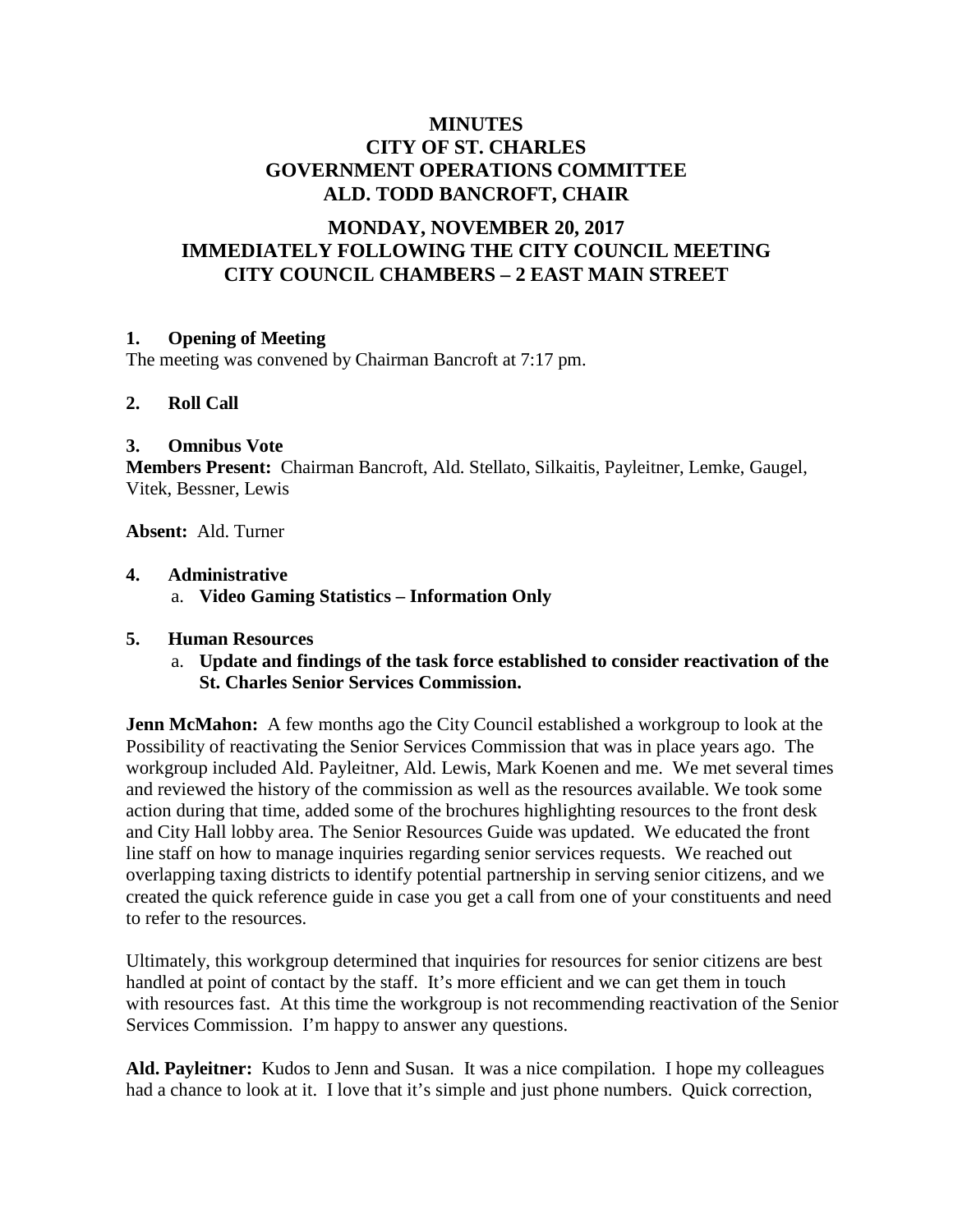inside the book it lists the schools; Haines is closed. Secondly, I'm wondering what's next. Will there be a press release put out?

**Jenn McMahon:** Yes. We talked about working with Lisa Garhan to get information out about the resources available. We should probably do that periodically.

**Ald. Lewis:** It was a pleasure to work with you, Susan, Rita and Mark on this. We learned a lot. We found that the information was out there. Did you say there are copies of the senior handbook?

**Jenn McMahon:** It's online.

**Mark Koenen:** It's in the lobby on the  $1<sup>st</sup>$  floor.

**Ald. Lewis:** It will be interesting to see how many people pick it up.

### b. **Presentation of a Summary Report on Non-union Compensation from Sikich.**

**Jenn McMahon:** About 1 year ago we began working with Sikich to do a compensation analysis and study. That work included a couple phases:

Phase 1 – information gathering.

Phase 2 – Reviewed our comparable community criteria and established the new comparable. Phase 3 – Sikich has prepared their final report and recommendation on our compensation plan.

What they were charged to do is evaluate our philosophy, our pay plan, how it worked with recruiting and retaining employees, evaluate the marketplace, and identify best management practices and recommendations for improvement on our compensation plan.

I'd like to turn it over to Jennifer Kramer of Sikich and Elliot Dinkin of Cowden Associates (Subcontractor to Sikich) to present their report.

**Jennifer Kramer:** I appreciate the opportunity to present here tonight. It's been a long journey. We will talk about the steps that were taken and end result. I'll turnover to Elliot Dinkin to go over the information.

**Elliot Dinkin:** The overall objective it so look at the City's current compensation system and if it was competitive in the market place. What we could identify as improvements, identify areas in the compensation system that are meeting the goal, and give observations of areas for improvement.

From and executive summary standpoint looking at the results of the market place we find that St. Charles enjoys a unique competitive position. A value proposition, from St. Charles perspective is that we're targeting pay at the 75<sup>th</sup> percentile for all employees, union or non-union. It allows St. Charles to be in a position to attract and retain the highest performers.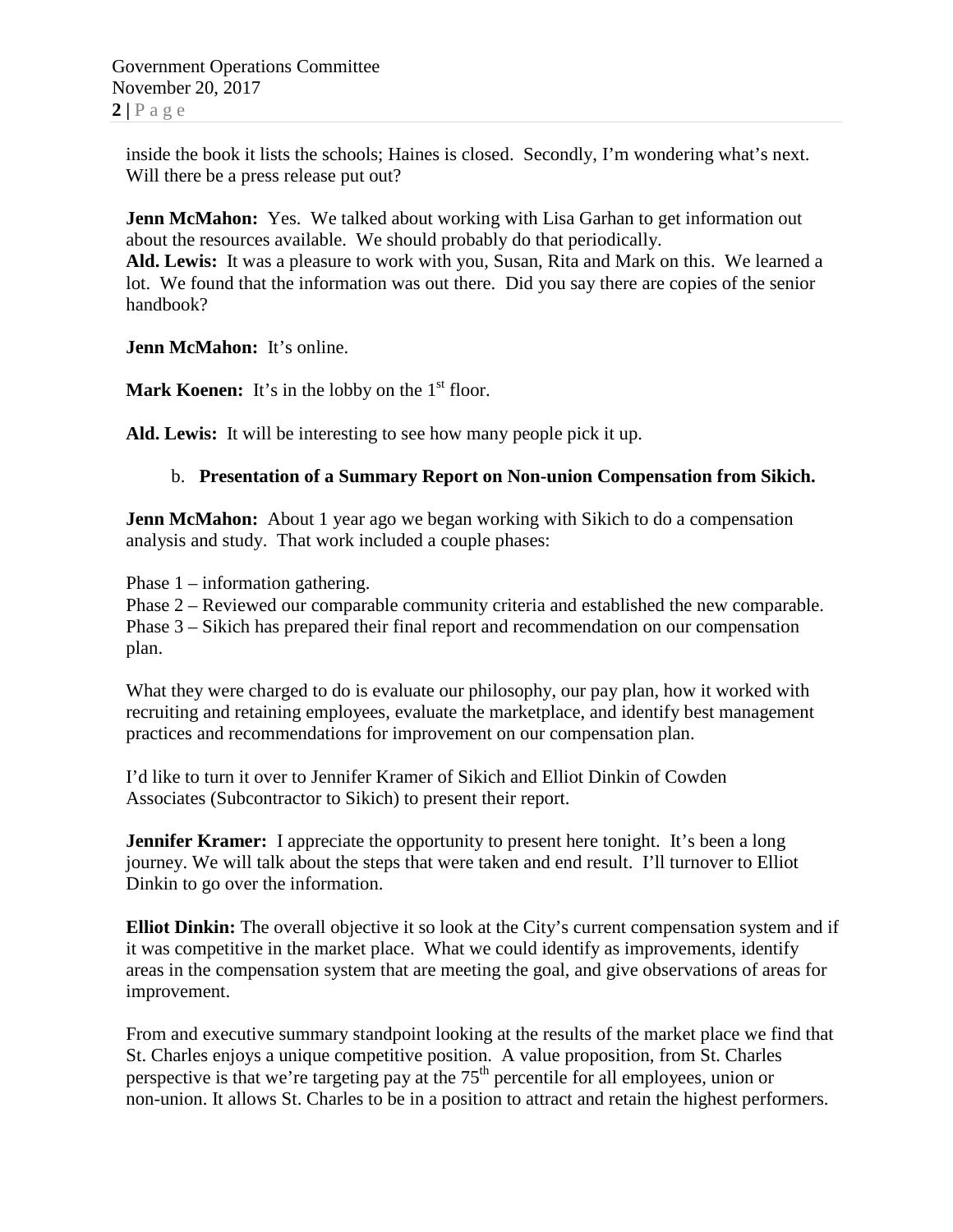Some areas that we have identified to consider for modifications to the pay philosophy:

- Changing the merit practices in order to provide greater pay differentials to top performers.
- Collect detailed market data on compensation by position vs. rank.

As a refresher on the Compensation Philosophy of St. Charles; it's based on the commitment to hire and retain qualified individuals. The Council has determined that the City will lead the market by establishing ranges at the  $75<sup>th</sup>$  percentile. When we market adjustments what we're talking about is looking at comparable communities and making salary range adjustments based on comparable. It had nothing to do with performance; the idea of what we trying to do is to align internal and external.

We look at total compensation opportunities, base pay, health and welfare, retirement. In total it's an extremely attractive package. When we look at St. Charles compared to other entities. More than half of the comparable market communities use a hybrid of the step system and the merit system. When we look at what St. Charles does, we look at a step increase during the first 5 years with no merit improvement during that period of time. It's a set increase. Beyond that the opportunity to reward employees is more tied to performance, which is the citywide merit as well as individual performance.

What we want to talk about is recommendations to improve this value proposition. We want to communicate clearly that what we're doing is adjusting the salary range maximums. I communicate the performance compensation adjustments once an employee moves beyond the mid-point of the range above the step process.

What we're recommending is that you prioritize the pay for performance vs. the  $75<sup>th</sup>$  percentile of the market. What we're suggesting is our value proposition should really be that each employee of the City is provided the opportunity to earn compensation at the  $75<sup>th</sup>$  percentile of the market through the combination of tenure and performance, and that performance is citywide and individual.

The citywide impact could have some more weighting particularly for employees in the higher levels of the organization. It would have greater impact. We also look at the current merit system, adjustments year over year, more should be allocated to the higher performers. Right now there isn't a wide distinction between and individual at the top vs. and individual at the middle. The idea is to provide the higher performers with more upside vs. those who are performing as expected. The total amounts available don't change. How we're splitting up the pie is what we're suggesting.

In order to maintain the idea of being at the  $75<sup>th</sup>$  percentile we're suggesting that you don't just collect data on pay ranges, but individual positions. As an individual how much I'm being paid vs. the market is more important to me than just the salary ranges. It's a little different of a practice, but as you're looking at different communities, where they put certain employees in ranges may not fit in to your system. We identified a process in order to collect pay data for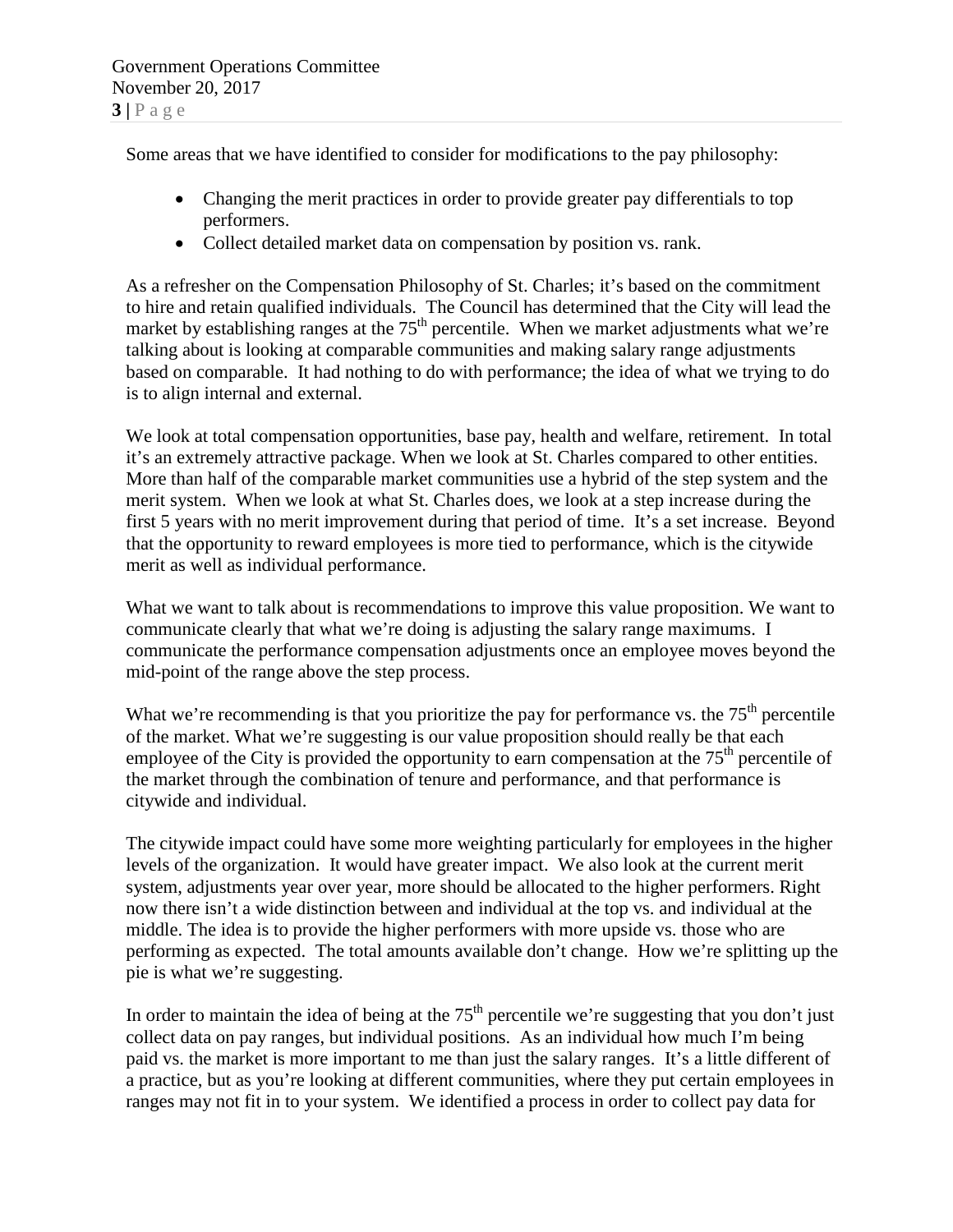individual jobs, not just pay grades.

In addition, what we see is that St. Charles has very little turnover. There is not a lot of differential between the maximum ranges as we go through the grades. If you look there is only about a 9% adjustment. What we're suggesting is that St. Charles considers altering the different pay grades. We have some recommendations for your consideration to get out of this area to have to promote people in order to get more pay. We suggest having fewer grades that are wider. What happens is that over time there will be pay equity issues.

**Ald. Payleitner:** When looking at the comparable communities; do you just look at salary, or do you compare the benefits package as well?

**Elliot Dinkin:** For the purpose of this study we only looked at pay. We did not look at benefits. We looked at total compensation and overall competitiveness.

**Ald. Payleitner:** I see your comment here, where you say it's attractive. I just wondered where we stood with our comparable communities.

**Elliot Dinkin:** That was just an observation based on our professional experience. We did not do any benefits.

**Jenn McMahon:** I want to remind the group that part of the recommendations is compensation is constantly changing; it's a work in progress and is something we'll be looking at every three years per the recommendation of Sikich.

### **6. Information Systems**

## a. **Recommendation to approve an agreement with Power System Engineering, Inc. for Utility Billing / Customer Information System requirements consulting services for a not-to-exceed cost of \$58,150.**

**Penny Lancor:** We are going to be presenting information regarding gathering requirements to replace the City's utility billing and customer information system software. Utility billing is an enterprise application it fulfills a core business process need for the City. There are other enterprise applications used in the City, but tonight we're focusing on the utility billing application.

The utility billing customer information system is a set of data bases and software that allows for management of the data. Its customer information, service addresses, billing addresses, etc., more importantly it's also the rate code for each one of the utilities that each individual customer subscribes to. The process starts at the customer meter where consumption data is gathered. It's sent in to the utility billing customer information system along with the consumption, rate, and customer data, where it does its calculations and produces a bill for the customer. The customer pays through multiple channels where it's posted to the City's financial software. It's an important application. The amount of revenue that flowed through this application for fiscal year 2017 is over \$77M.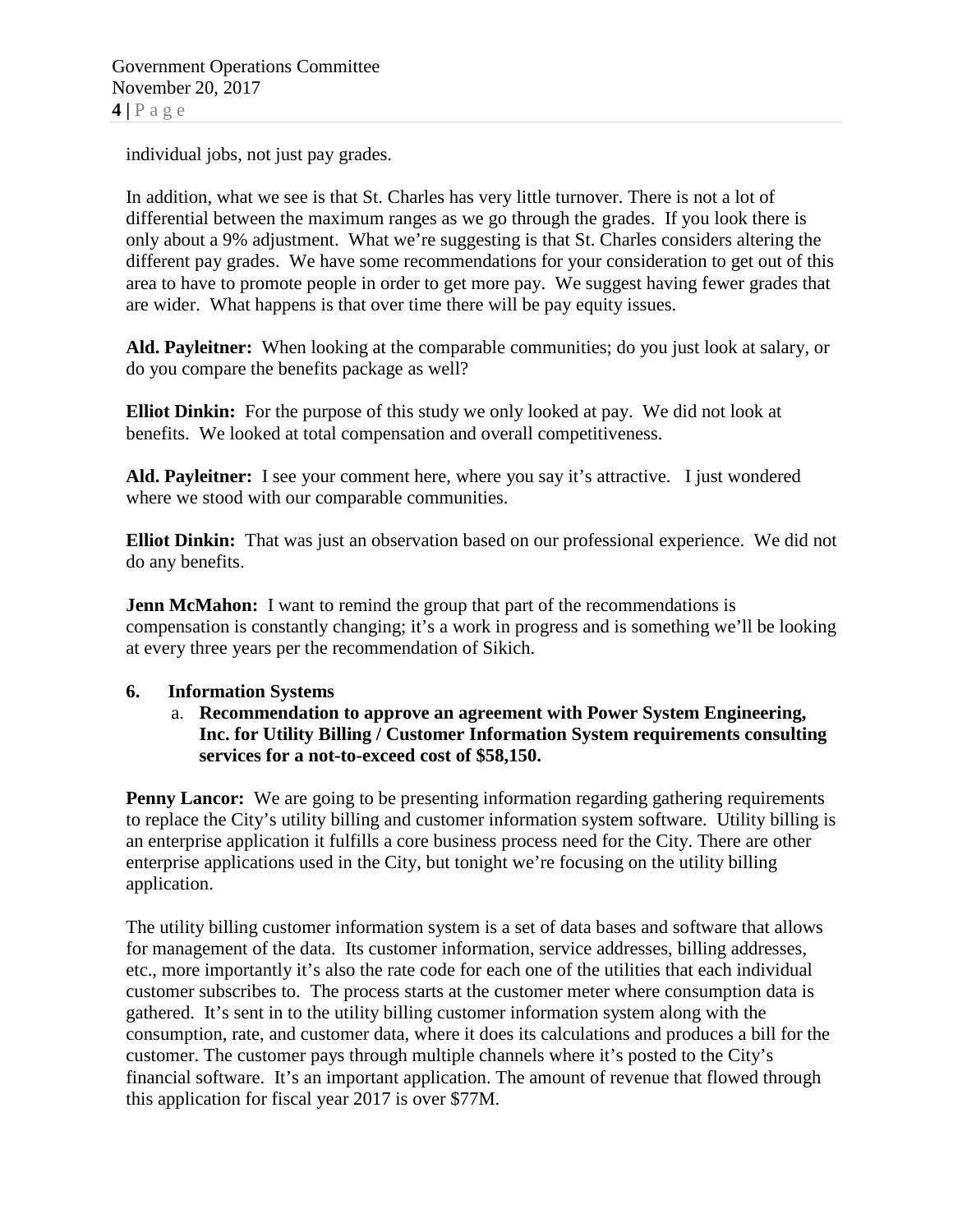Our current software has significant challenges:

- It's been in use for at least 30 years.
- The original software vendor went out of business which necessitated the City to take over support of the software. It's a single employee and a third party contractor maintaining the software.
- It's a character based user interface which is hard to learn and use.
- It doesn't have some of the newer features of current utility software.
- This application runs on an outdated server that needs to be continually maintained. When this application is replaced it will eliminate this server furthering our strategic plan goal to simplify our technology.

Because the process of producing bills and receiving revenue is important, and the significant challenges of the existing software, as well as internal staff lack of familiarity with more current software, the staff recommended engagement with a consultant with expertise in newer utility software. They were to guide us with identifying requirements for a replacement system. Because the utility billing software is tightly tied to meters another important consideration for the consultant is that they have expertise in Smart Grid and AMI technology.

The project we're discussing tonight is to engage a consultant to develop, document and build a list of requirements for replacement software. It's not for obtaining the software at this point. Once we have the list of requirements for Utility Billing and customer information system along with other enterprise applications such as Community Development or Asset Management, they will be combined into a comprehensive enterprise application. That's planned for FY 2019.

At this point I'll turn things over to Larry Gunderson to go over the selection process for the consultant.

**Larry Gunderson:** We issued a RFP for this project, and received several responses. We focused on 2 main criteria; consultants who had experience with customer based systems, as well as expertise with the meters side of the equation. We did online web based conferences with our top 3 responders. Through that process we determined that only one had the skills need. That responder was Power Systems Engineering; and we brought them in for 2 onsite presentations. Another thing we discovered is that they are able to provide valuable services in 2 major areas that the others couldn't.

**Ald. Gaugel:** Regarding the budgeted amount. The executive summary shows \$75,000 budgeted, on page 2 of the memo you have the City budgeted \$50,000, and then there is the Public Works portion, which is \$25,000. Are you combining the 2 together to get \$75,000?

**Larry Gunderson:** The core scope of work we budgeted \$50,000, additionally Public Works had some technology planning for this year. Power System Engineering's proposal addressed those needs, and we were able to combine 2 projects together.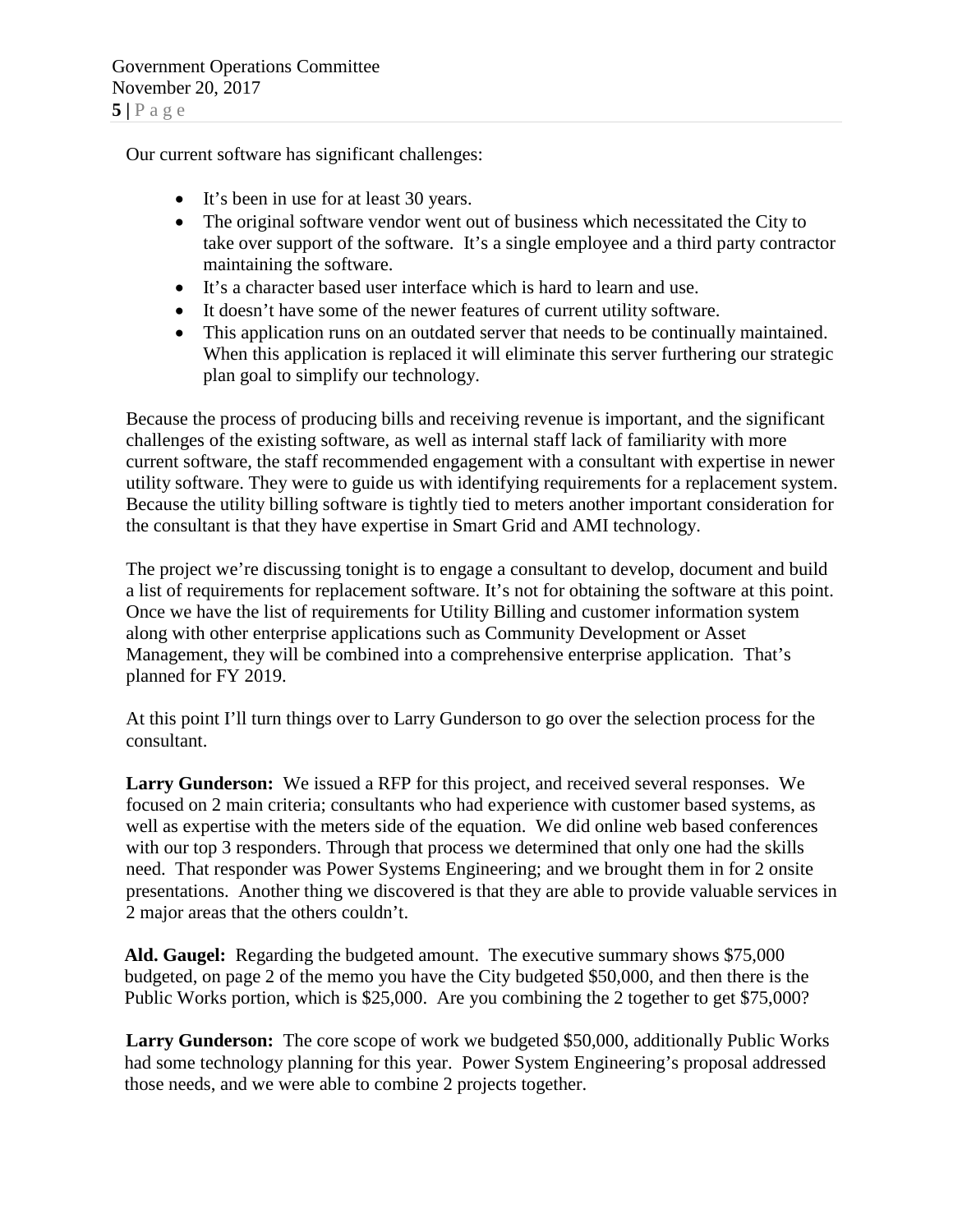Government Operations Committee November 20, 2017  $6|P$ age

**Ald. Lemke:** When you say strategic going forward; will this firm have user requirements that would suggest we have the ability if we do this what our revenue will be, how to allocate capital among users, volume and residential? Are we looking for that as well?

**Larry Gunderson:** Yes, all of the software is going to have that component to it.

**Ald. Lemke:** My hope is that in doing future studies, instead of having an outside vendor do a rate study, perhaps the software will give us the tools to do that.

**Larry Gunderson:** As far as a rate study, I think that would be out of the scope of most software. The rate study will provide valuable information regarding the types of service that would potentially incorporated into our utility billing and customer information software.

**Motion by Ald. Stellato, second by Gaugel to recommendation for approval an agreement with Power System Engineering, Inc. for Utility Billing / Customer Information System requirements consulting services for a not-to-exceed cost of \$58,150.**

**Voice Vote:** Ayes: Unanimous; Nays: None. Chair Bancroft did not vote as Chair. **Motion Carried.**

### **Motion by Ald. Lemke, second by Stellato to move into Executive Session to discuss Land Acquisition under Property Acquisition at 7:46 pm**

**Roll Call:** Ayes: Gaugel, Vitek, Bessner, Lewis, Stellato, Silkaitis, Payleitner, Lemke; Nays: None. Chrmn. Bancroft did not vote as Chair. **Motion Carried.**

### **7. Executive Session**

- Personnel –5 ILCS  $120/2(c)(1)$
- Pending Litigation 5 ILCS  $120/2(c)(11)$
- Probable or Imminent Litigation 5 ILCS  $120/2(c)(11)$
- Property Acquisition 5 ILCS  $120/2(c)(5)$
- Collective Bargaining 5 ILCS  $120/2(c)(2)$
- Review of Executive Session Minutes 5 ILCS  $120/2(c)(21)$

### **Motion by Ald. Stellato, second by Lemke to come out of executive session 8:23 pm.**

**Voice Vote:** Ayes: Unanimous; Nays: None. Chair Bancroft did not vote as Chair. **Motion Carried.**

## **8. Additional Items from Mayor, Council, Staff, or Citizens.**

## **9. Adjournment**

Motion by Ald. Stellato, second by Turner to adjourn the meeting at 8:23 pm.